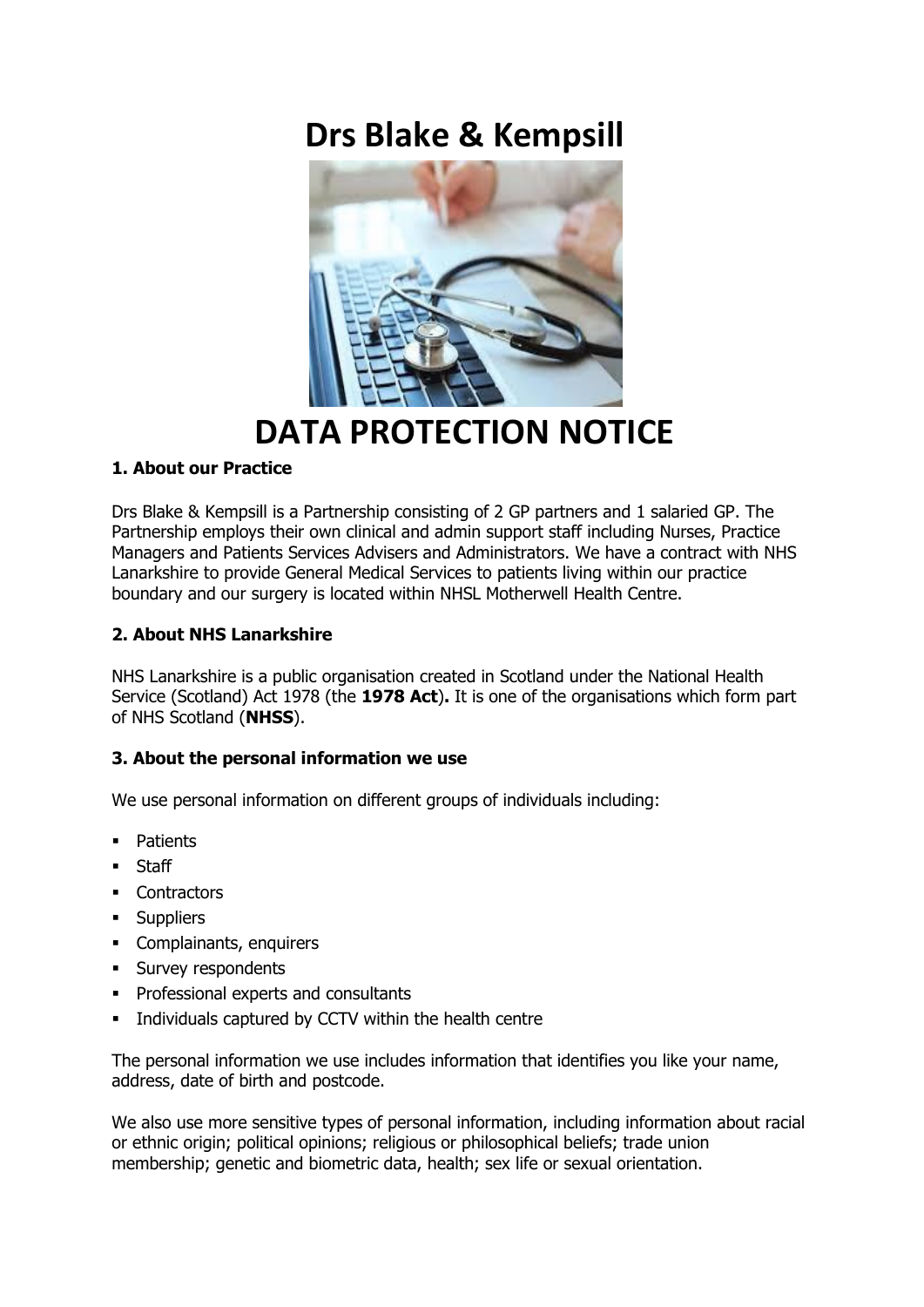The information we use can relate to personal and family details; education, training and employment details; financial details; lifestyle and social circumstances; goods and services; visual images; details held in the patient record; responses to surveys.

## **4. Our purposes for using personal information**

Under the 1978 Act NHS Lanarkshire has the statutory responsibility to provide or arrange for the provision of a range of healthcare, health improvement and health protection services. As part of our contract with NHS Lanarkshire to provide General Medical Services we are given these tasks so that we can help to promote the improvement of the physical and mental health of the people of NHS Lanarkshire within our catchment area and assist in operating a comprehensive and integrated national health service in Scotland. We use personal information to enable us to provide healthcare services for patients, data matching under the national fraud initiative; research; supporting and managing our employees; maintaining our accounts and records and the use of CCTV systems for crime prevention.

## **5. Our legal basis for using personal information**

Drs Blake & Kempsill, as data controller, is required to have a legal basis when using personal information. Drs Blake & Kempsill considers that performance of our tasks and functions are in the public interest. So when using personal information our legal basis is usually that its use is necessary for the performance of a task carried out in the public interest, or in the exercise of official authority vested in us. In some situations we may rely on a different legal basis; for example, when we are using personal information to pay a supplier, our legal basis is that its use is necessary for the purposes of our legitimate interests as a buyer of goods and services. Another example would be for compliance with a legal obligation to which Drs Blake & Kempsill is subject to, for example under the Public Health etc (Scotland) Act 2008 we are required to notify Health Protection Scotland when someone contracts a specific disease.

When we are using more sensitive types of personal information, including health information, our legal basis is usually that the use is necessary:

- for the provision of health or social care or treatment or the management of health or social care systems and services; or
- for reasons of public interest in the area of public health; or
- for reasons of substantial public interest for aims that are proportionate and respect people's rights; or
- for archiving purposes, scientific or historical research purposes or statistical purposes, subject to appropriate safeguards; or
- in order to protect the vital interests of an individual; or
- for the establishment, exercise or defence of legal claims or in the case of a court order.

On rare occasions we may rely on your explicit consent as our legal basis for using your personal information. When we do this we will explain what it means, and the rights that are available, to you. You should be aware that we will continue to ask for your consent for other things like taking part in a drug trial, or when you are having an operation.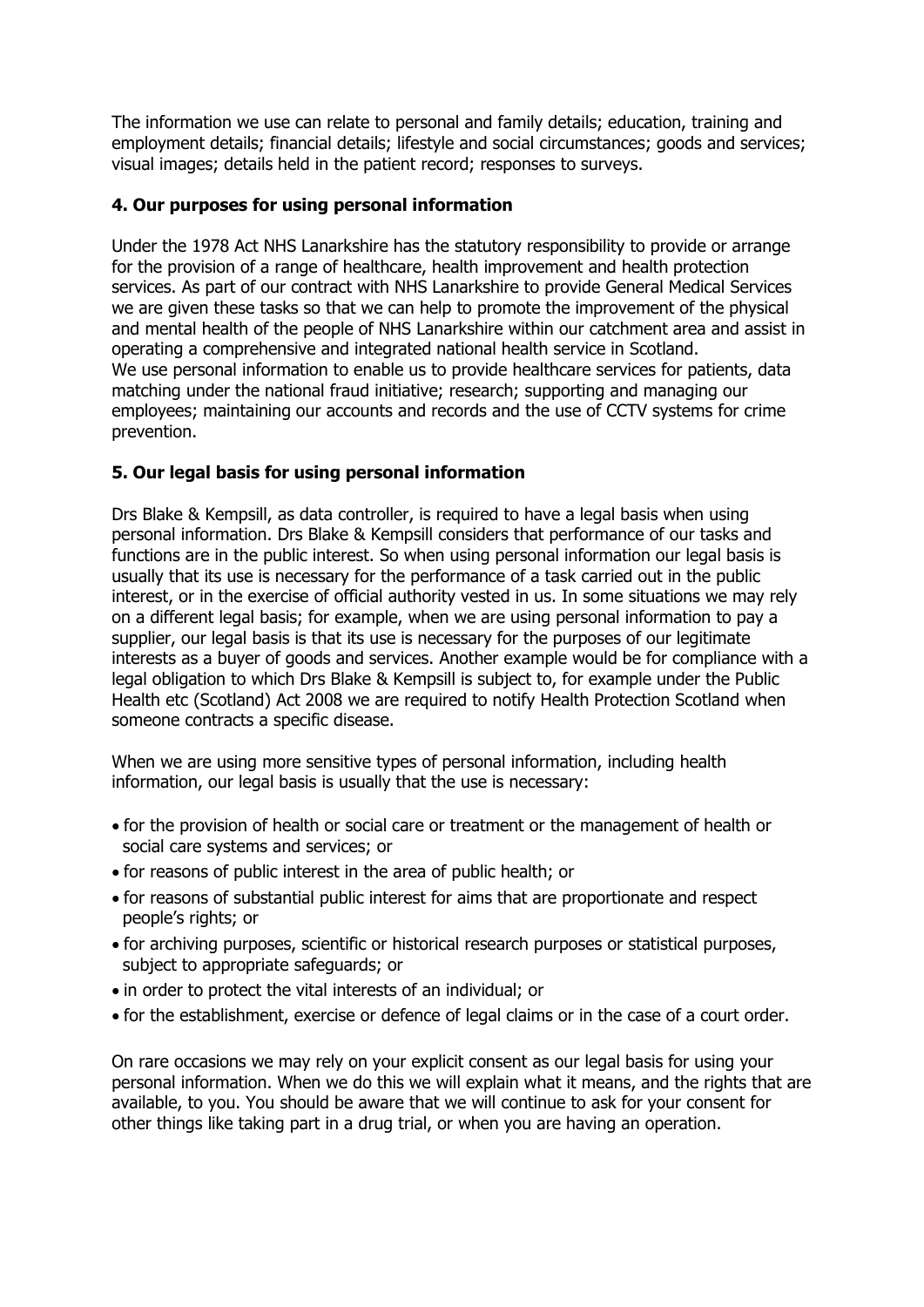# **6. Who provides the personal information**

When you do not provide information directly to us, we receive it from other individuals and organisations involved in the delivery of health and care services in Scotland. These include other NHS Boards and primary care contractors such as GPs, dentists, pharmacists and opticians; other public bodies e.g. Local Authorities and suppliers of goods and services.

## **7. Sharing personal information with others**

Depending on the situation, where necessary we will share appropriate, relevant and proportionate personal information in compliance with the law, with the following:

- Our patients and their chosen representatives or carers
- **Staff**
- Current, past and potential employers
- **Healthcare social and welfare organisations**
- **Suppliers, service providers, legal representatives**
- Auditors and audit bodies
- **Educators and examining bodies**
- Research organisations
- People making an enquiry or complaint
- **Financial organisations**
- **•** Professional bodies
- **Trade Unions**
- **Business associates**
- Police forces
- **Security organisations**
- Central and local government
- Voluntary and charitable organisations

## **8. Transferring personal information abroad**

It is sometimes necessary to transfer personal health information overseas for example if you require urgent medical treatment abroad. When this is needed information may be transferred to countries or territories around the world. Any transfers made will be in full compliance with NHSScotland Information Security Policy.

#### **9. Retention periods of the information we hold**

Within NHS Lanarkshire we keep personal information as set out in the Scottish Government Records Management: NHS Code of Practice (Scotland) Version 2.1 January 2012. The NHS Code of Practice sets out minimum retention periods for information, including personal information, held in different types of records including personal health records and administrative records. As directed by the Scottish Government in the Records Management Code of Practice; Annex B – Health Records, Annex C – Administration Records, we maintain a retention schedule detailing the minimum retention period for the information and procedures for the safe disposal of personal information.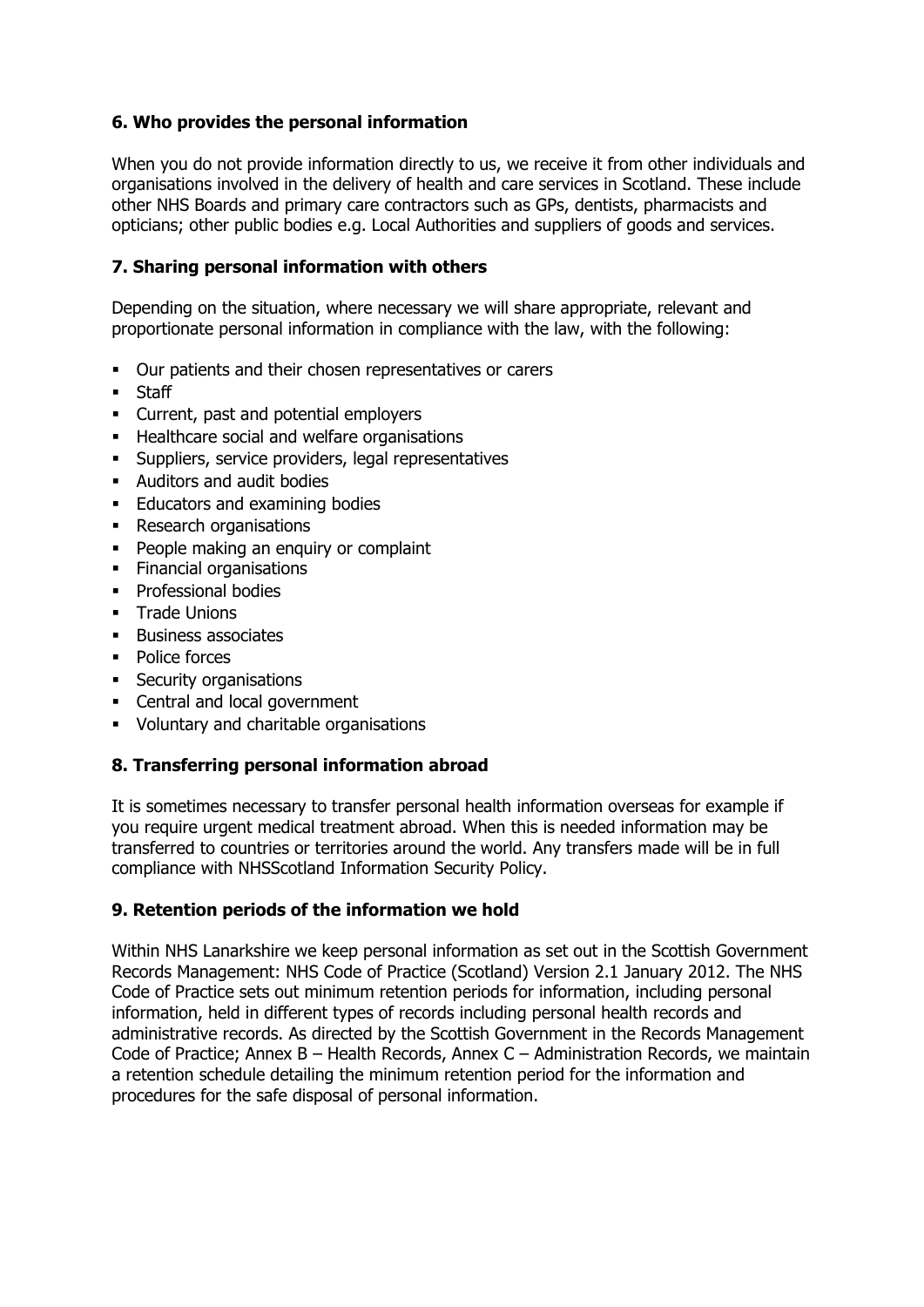## **10. How we protect personal information**

We take care to ensure your personal information is only accessible to authorised people. Our staff have a legal and contractual duty to keep personal health information secure, and confidential. The following security measures are in place to protect personal information:

- All staff undertake training in Data Protection and IT Security
- Compliance with NHS Scotland Information Security
- Practice policy and procedures on the safe handling of personal information
- Access controls and audits of electronic systems

# **11. Your rights**

This section contains a description of your data protection rights within Drs Blake & Kempsill.

# **The right to be informed**

Drs Blake & Kempsill must explain how we use your personal information. We use a number of ways to communicate how personal information is used, including:

- This Data Protection Notice
- Information leaflets
- Discussions with staff providing your care

# **The right of access**

You have the right to access your own personal information.

This right includes making you aware of what information we hold along with the opportunity to satisfy you that we are using your information fairly and legally.

You have the right to obtain:

- Confirmation that your personal information is being held or used by us
- Access to your personal information
- Additional information about how we use your personal information

Although we must provide this information free of charge, if your request is considered unfounded or excessive, or if you request the same information more than once, we may charge a reasonable fee. When requests are received from third parties, such as solicitors, we may provide the information directly to you and ask you to share your copy.

If you would like to access your personal information, you can do this by contacting our Practice Manager.

Once we have details of your request and you have provided us with enough information for us to locate your personal information, we will respond to your request without delay, within one month (30 days). However if your request is complex we may take longer, by up to two months, to respond. If this is the case we will tell you and explain the reason for the delay.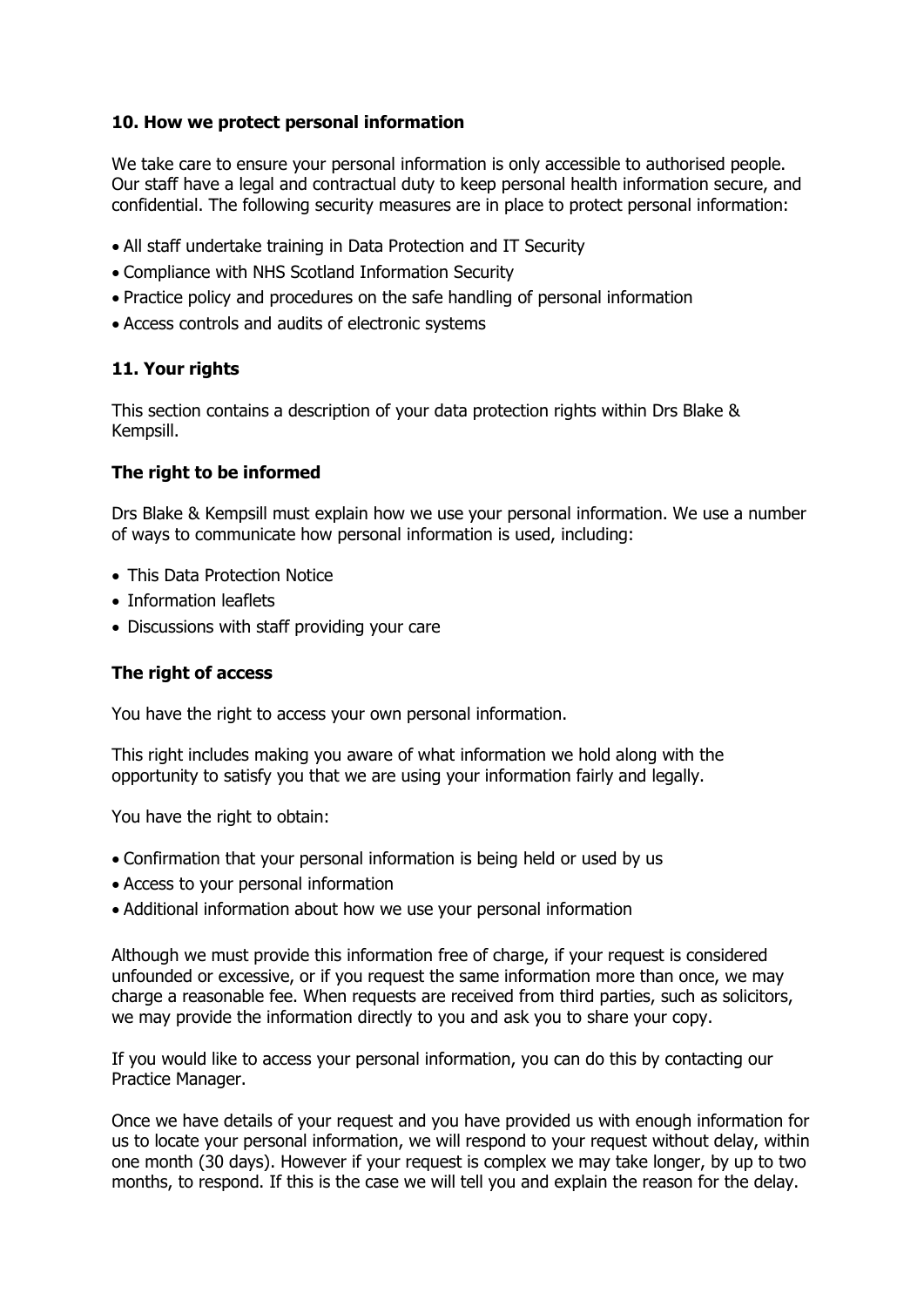# **The right to rectification**

If the personal information we hold about you is inaccurate or incomplete you have the right to have this corrected.

If it is agreed that your personal information is inaccurate or incomplete we will aim to amend your records accordingly, normally within one month, or within two months where the request is complex. However, we will contact you as quickly as possible to explain this further if the need to extend our timescales applies to your request. Unless there is a risk to patient safety, we can restrict access to your records to ensure that the inaccurate or incomplete information is not used until amended.

If for any reason we have shared your information with anyone else, perhaps during a referral to another service for example, we will notify them of the changes required so that we can ensure their records are accurate.

If on consideration of your request Drs Blake & Kempsill does not consider the personal information to be inaccurate then we will add a comment to your record stating your concerns about the information. If this is case we will contact you within one month to explain our reasons for this.

If you are unhappy about how Drs Blake & Kempsill has responded to your request for rectification we will provide you with information on how you can complain to the Information Commissioner's Office, or how to take legal action.

#### **The right to object**

When Drs Blake & Kempsill is processing your personal information for the purpose of the performance of a task carried out in the public interest or in the exercise of official authority you have the right to object to the processing and also seek that further processing of your personal information is restricted. Provided Drs Blake & Kempsill can demonstrate compelling legitimate grounds for processing your personal information, for instance; patient safety or for evidence to support legal claims, your right will not be upheld.

## **Other rights**

There are other rights under current Data Protection Law however these rights only apply in certain circumstances. If you wish further information on these rights go to [www.drsblakekempsillandhastie.co.uk](http://www.drsblakekempsillandhastie.co.uk/)

#### **The right to complain**

NHS Lanarkshire employ a Data Protection Officer (DPO) to check that we handle personal information in a way that meets data protection law. If you are unhappy with the way in which we use your personal information please tell our Data Protection Officer using the contact details below.

Mrs Michelle Nobes, Information Governance Manager, DPO eHealth Department, Kirklands Hospital Fallside Road, Bothwell, G71 8BB Telephone: 01698 858079 Email: michelle.nobes@lanarkshire.scot.nhs.uk